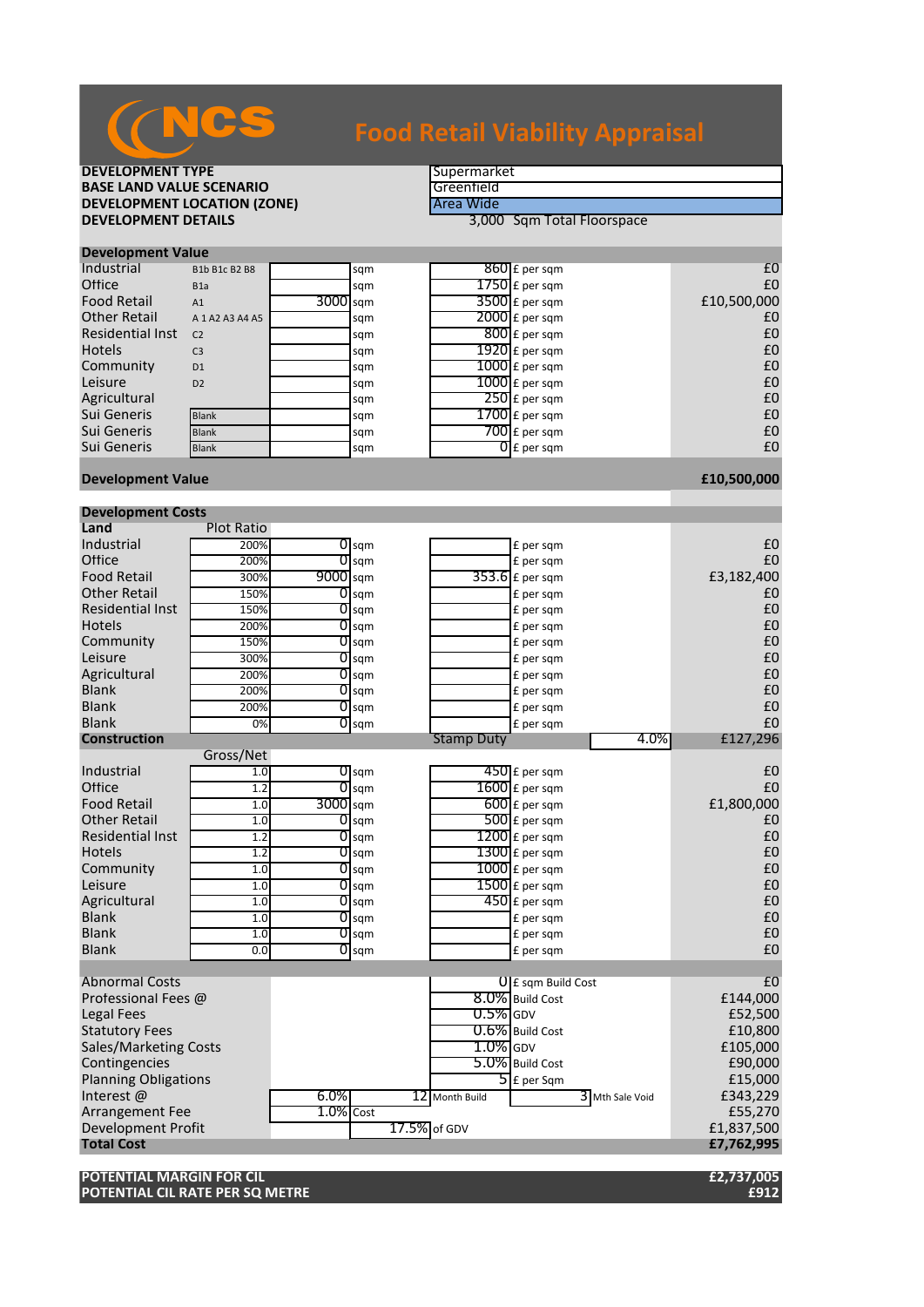

# **Food Retail Viability Appraisal**

## **DEVELOPMENT TYPE**<br> **BASE LAND VALUE SCENARIO BASE LAND VALUE SCENARIO**<br> **BEVELOPMENT LOCATION (ZONE)**BEVELOPMENT LOCATION (ZONE)

BEVELOPMENT LOCATION (ZONE) **DEVELOPMENT LOCATION (ZONE)**<br>DEVELOPMENT DETAILS

**DEVELOPMENT DETAILS** 3,000 Sqm Total Floorspace

| <b>Development Value</b> |                     |            |     |  |                          |             |  |  |
|--------------------------|---------------------|------------|-----|--|--------------------------|-------------|--|--|
| Industrial               | B1b B1c B2 B8       |            | sqm |  | $860$ £ per sqm          | £C          |  |  |
| Office                   | B <sub>1</sub> a    |            | sqm |  | $1750$ $E$ per sqm       | £C          |  |  |
| <b>Food Retail</b>       | A1                  | $3000$ sqm |     |  | $3500$ £ per sqm         | £10,500,000 |  |  |
| <b>Other Retail</b>      | A 1 A 2 A 3 A 4 A 5 |            | sqm |  | $2000$ £ per sqm         | £C          |  |  |
| <b>Residential Inst</b>  | C <sub>2</sub>      |            | sqm |  | $800$ E per sqm          | £C          |  |  |
| <b>Hotels</b>            | C <sub>3</sub>      |            | sqm |  | $1920$ £ per sqm         | £C          |  |  |
| Community                | D <sub>1</sub>      |            | sqm |  | $1000$ £ per sqm         | £C          |  |  |
| Leisure                  | D <sub>2</sub>      |            | sqm |  | $1000$ E per sqm         | £C          |  |  |
| Agricultural             |                     |            | sqm |  | $250$ £ per sqm          | £C          |  |  |
| Sui Generis              | <b>Blank</b>        |            | sqm |  | $1700$ $E$ per sqm       | £C          |  |  |
| Sui Generis              | <b>Blank</b>        |            | sqm |  | $700$ $E$ per sqm        | £C          |  |  |
| Sui Generis              | <b>Blank</b>        |            | sqm |  | $\overline{O}$ E per sqm | £C          |  |  |
|                          |                     |            |     |  |                          |             |  |  |

### **Development Value £10,500,000**

| <b>Development Costs</b>     |                   |           |                         |                   |                                   |                  |
|------------------------------|-------------------|-----------|-------------------------|-------------------|-----------------------------------|------------------|
| Land                         | <b>Plot Ratio</b> |           |                         |                   |                                   |                  |
| Industrial                   | 200%              |           | $\overline{0}$ sqm      |                   | £ per sqm                         | £0               |
| Office                       | 200%              |           | $0$ sqm                 |                   | £ per sqm                         | £0               |
| <b>Food Retail</b>           | 300%              | 9000 sqm  |                         |                   | 392.8 £ per sqm                   | £3,535,200       |
| <b>Other Retail</b>          | 150%              |           | $O$ sqm                 |                   | £ per sqm                         | £0               |
| <b>Residential Inst</b>      | 150%              |           | $O$ sqm                 |                   | £ per sqm                         | £0               |
| <b>Hotels</b>                | 200%              |           | $O$ sqm                 |                   | £ per sqm                         | £0               |
| Community                    | 150%              |           | $\overline{O}$ sqm      |                   | £ per sqm                         | £0               |
| Leisure                      | 300%              | 01        | sqm                     |                   | £ per sqm                         | £0               |
| Agricultural                 | 200%              |           | $\overline{0}$ sqm      |                   | £ per sqm                         | £0               |
| <b>Blank</b>                 | 200%              |           | $\overline{0}$ sqm      |                   | £ per sqm                         | £0               |
| <b>Blank</b>                 | 200%              |           | $\overline{0}$ sqm      |                   | £ per sqm                         | £0               |
| <b>Blank</b>                 | 0%                |           | $O$ sqm                 |                   | £ per sqm                         | £0               |
| <b>Construction</b>          |                   |           |                         | <b>Stamp Duty</b> |                                   | 4.0%<br>£141,408 |
|                              | Gross/Net         |           |                         |                   |                                   |                  |
| Industrial                   | 1.0               |           | $\sigma$ <sub>sqm</sub> |                   | $450$ £ per sqm                   | £0               |
| Office                       | 1.2               |           | $0$ sqm                 |                   | $1600$ £ per sqm                  | £0               |
| <b>Food Retail</b>           | 1.0               | 3000 sqm  |                         |                   | $600$ £ per sqm                   | £1,800,000       |
| <b>Other Retail</b>          | 1.0               |           | $O$ sqm                 |                   | 500 £ per sqm                     | £0               |
| <b>Residential Inst</b>      | 1.2               |           | $O$ sqm                 |                   | $1200$ £ per sqm                  | £0               |
| <b>Hotels</b>                | 1.2               |           | $\overline{O}$ sqm      |                   | $1300$ £ per sqm                  | £0               |
| Community                    | 1.0               |           | $\overline{O}$ sqm      |                   | $1000$ $E$ per sqm                | £0               |
| Leisure                      | 1.0               |           | $\overline{0}$ sqm      |                   | 1500 £ per sqm                    | £0               |
| Agricultural                 | 1.0               |           | $0$ sqm                 |                   | $450$ £ per sqm                   | £0               |
| <b>Blank</b>                 | 1.0               |           | $\overline{0}$ sqm      |                   | £ per sqm                         | £0               |
| <b>Blank</b>                 | 1.0               |           | $0$ sqm                 |                   | £ per sqm                         | £0               |
| <b>Blank</b>                 | 0.0               |           | $\overline{0}$ sqm      |                   | £ per sqm                         | £0               |
|                              |                   |           |                         |                   |                                   |                  |
| <b>Abnormal Costs</b>        |                   |           |                         |                   | <b>U</b> E sqm Build Cost         | £0               |
| Professional Fees @          |                   |           |                         |                   | 8.0% Build Cost                   | £144,000         |
| <b>Legal Fees</b>            |                   |           |                         | $0.5\%$ GDV       |                                   | £52,500          |
| <b>Statutory Fees</b>        |                   |           |                         |                   | $0.6\%$ Build Cost                | £10,800          |
| <b>Sales/Marketing Costs</b> |                   |           |                         | $1.0\%$ GDV       |                                   | £105,000         |
| Contingencies                |                   |           |                         |                   | 5.0% Build Cost                   | £90,000          |
| <b>Planning Obligations</b>  |                   |           |                         |                   | $\overline{\mathsf{5}}$ E per Sqm | £15,000          |
| Interest@                    |                   | 6.0%      |                         | 12 Month Build    | 3 Mth Sale Void                   | £371,732         |
| Arrangement Fee              |                   | 1.0% Cost |                         |                   |                                   | £58,939          |
| <b>Development Profit</b>    |                   |           |                         | 17.5% of GDV      |                                   | £1,837,500       |
| <b>Total Cost</b>            |                   |           |                         |                   |                                   | £8,162,079       |
|                              |                   |           |                         |                   |                                   |                  |

**POTENTIAL MARGIN FOR CIL £2,337,921 POTENTIAL CIL RATE PER SQ METRE £779**